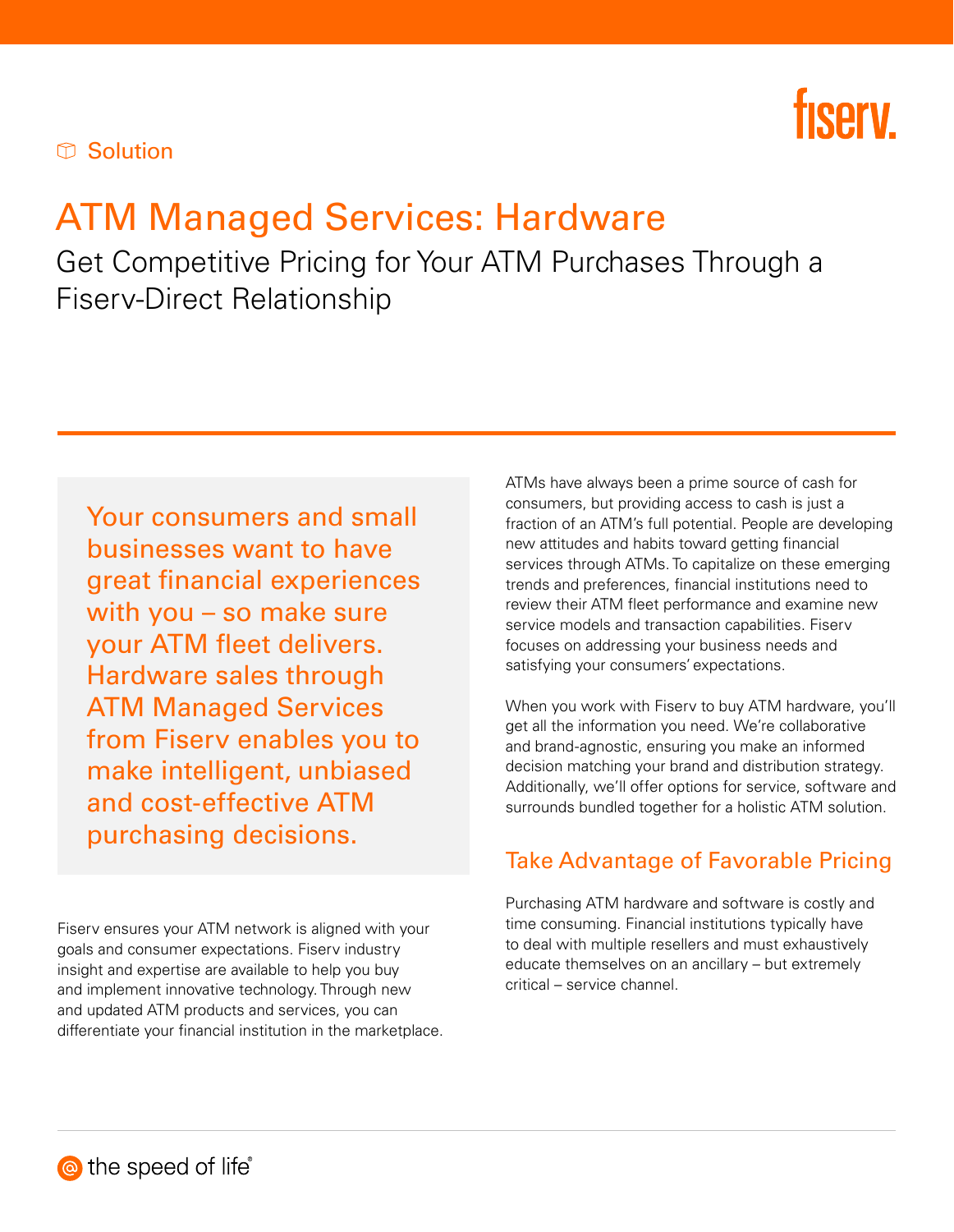Take advantage of our size, scale and pricing power. Our experience in the industry makes us an ideal steward for your ATM business.

#### Collaborate and Succeed

Fiserv knows ATMs. We're the largest third-party ATM processor in the U.S., operating tens of thousands of terminals and delivering comprehensive, scalable support – ensuring cardholders have ATM access when they need it. Fiserv can help you achieve an efficient, secure and profitable ATM program. Collaborate with us and take advantage of our industry-leading knowledge and industry presence. We're committed to partnering with you and will continue to deliver the information you need to enhance the ways you support your consumers.

### 88 Key Benefits

- $\rightarrow$  Provides competitive pricing only available to you through our strategic partnerships with major ATM vendors; Fiserv buying power can save you money
- $\rightarrow$  Presents unbiased, insightful, brand-agnostic information and recommendations that enable you to develop and implement the best strategy for your ATM network
- $\rightarrow$  Bundles hardware, software and servicing into a holistic ATM solution
- $\rightarrow$  Includes extensive collaboration and end-to-end implementation and support